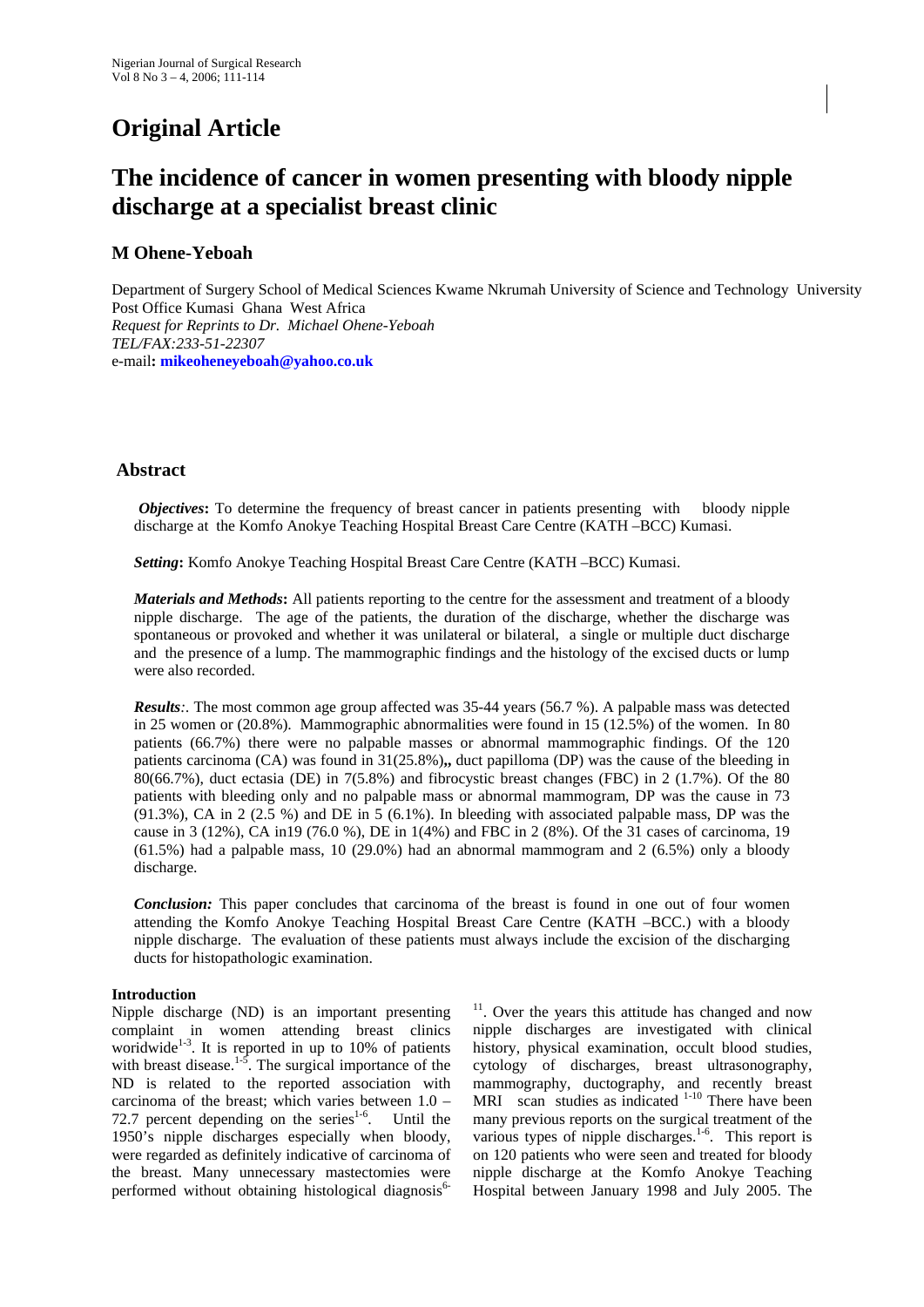aim is to determine the frequency of cancer in this group of Ghanaian women.

#### **Patients and Methods**

At the Komfo Anokye Teaching Hospital all patients with breast complaints were evaluated at the general surgical outpatient until July 2004 when the Komfo Anokye Teaching Hospital Breast Care Centre (KATH – BCC) was established. A review of all patients seen by a single surgical unit and operated on for bloody nipple discharge was done for the period of six and a half years (between January 1998 and June 2004). From July 2004 to December 2005 (18 months), all patients seen at the KATH – BCC complaining of a bloody nipple discharge were prospectively studied. The study inclusion criteria were a bloody nipple discharge (confirmed by the gauze sponge  $test^2$ ) that was unilateral, spontaneous, had been present for 3 days or more and arose from a single easily identifiable duct. All the patients who satisfied the inclusion criteria provided the material for the study. A detailed clinical history was taken from each patient followed with a clinical breast examination (CBE). A mammogram was performed for each patient. All the patients in the study were treated by excising the discharging ducts. The excised ducts provided the material for biopsy and thus the histology of the cause of the bloody nipple discharge. In patients in whom there is a breast mass in addition to the bloody ND the mass was also excised for histological examination. Data recorded included the age of the patients, the duration of the discharge, whether the discharge was spontaneous or provoked and whether it was unilateral or bilateral. In addition the outcome of the clinical examination, noting the presence of a lump and whether there was a single or multiple duct discharge was recorded. The mammographic findings in all the patients were recorded. The histology of the excised ducts as well as of the excised lumps was also recorded. Cytological examinations of the bloody nipple discharge and ductograms were not done as these services are not available in our institution. Follow up was arranged for between 1 and 3 months. Further treatment was offered as appropriate and according to the histologic diagnosis of the nipple discharge.

#### **Results**

#### A total of 120 women met the study inclusion

 criteria. Ninety- six patients were in the retrospective and 24 in the prospective data. The ages ranged from  $35 - 65$  years. The  $10 - \text{year}$  age distribution of the 120 women is shown in table 1. The duration of the discharge in the 120 women is shown in table 2. All the patients studied had unilateral and spontaneous single duct discharges. A palpable mass (within 2cm of the nipple) was detected in 25 women (20.8 %). Of the 120 patients for whom a mammogram was obtained 15 patients (12.5%) revealed mammographic abnormalities. In 105 (87.5%) patients the mammogram was normal. Of the 120 specimens of excised ducts the histology in 80 (60.7%) was Duct Papilloma (DP), 31(25.8%) Carcinoma (CA), 7(5.8%) Duct Ectasia (DE). In 2

specimens the ducts were histologically normal. In these two patients the bloody nipple discharge was associated with breast lumps. The histology of both lumps was fibrocystic breast disease (FBC). Of the 25 lumps that were present in addition to a bloody nipple discharge the histology of 19 was CA, 3 DP, 2 FBC and 1 DE Table 3 shows the histological distribution of the excised breast ducts in relation to the clinical findings of an associated mass, mammogram abnormalities or bloody discharge only. The mean age of the 80 patients diagnosed with duct Papilloma was 40.2, range 35- 57 years. Of a total of 31 (25.8%) carcinomas diagnosed 19 (61.3%) were found in patients with a palpable mass, 10 (32.2%) in patients with abnormal mammogram and 2 (6.5 %) in patients with bloody nipple discharge only (Table 1) The mean age of the 31 patients with cancers was 52.4 range 35 - 65 years. Other histological diagnoses were duct Ectasia in 7 and fibrocystic changes in 2 women. The causes of single duct bloody nipple discharge are shown in table III

Table 1. The age distribution of 120 women with bloody nipple discharge

| prophy implie discharge<br>Age range | No. of patients | $%$ of N   |  |
|--------------------------------------|-----------------|------------|--|
| $35 - 44$                            | 56              | 46.7       |  |
| $45 - 54$                            | 24              | 20         |  |
| $55 - 64$                            | 30              | 25         |  |
| 65-74                                | 10              | 8.3        |  |
| <b>Total</b>                         | 120             | <b>100</b> |  |
|                                      |                 |            |  |

Table II. The duration of bloody nipple discharge in days

| Days      | No. of patients | %N   |  |
|-----------|-----------------|------|--|
| $1 - 5$   | 53              | 44.6 |  |
| $6 - 11$  | 36              | 30.0 |  |
| $12 - 17$ | 21              | 17.1 |  |
| 18-23     | 10              | 8.3  |  |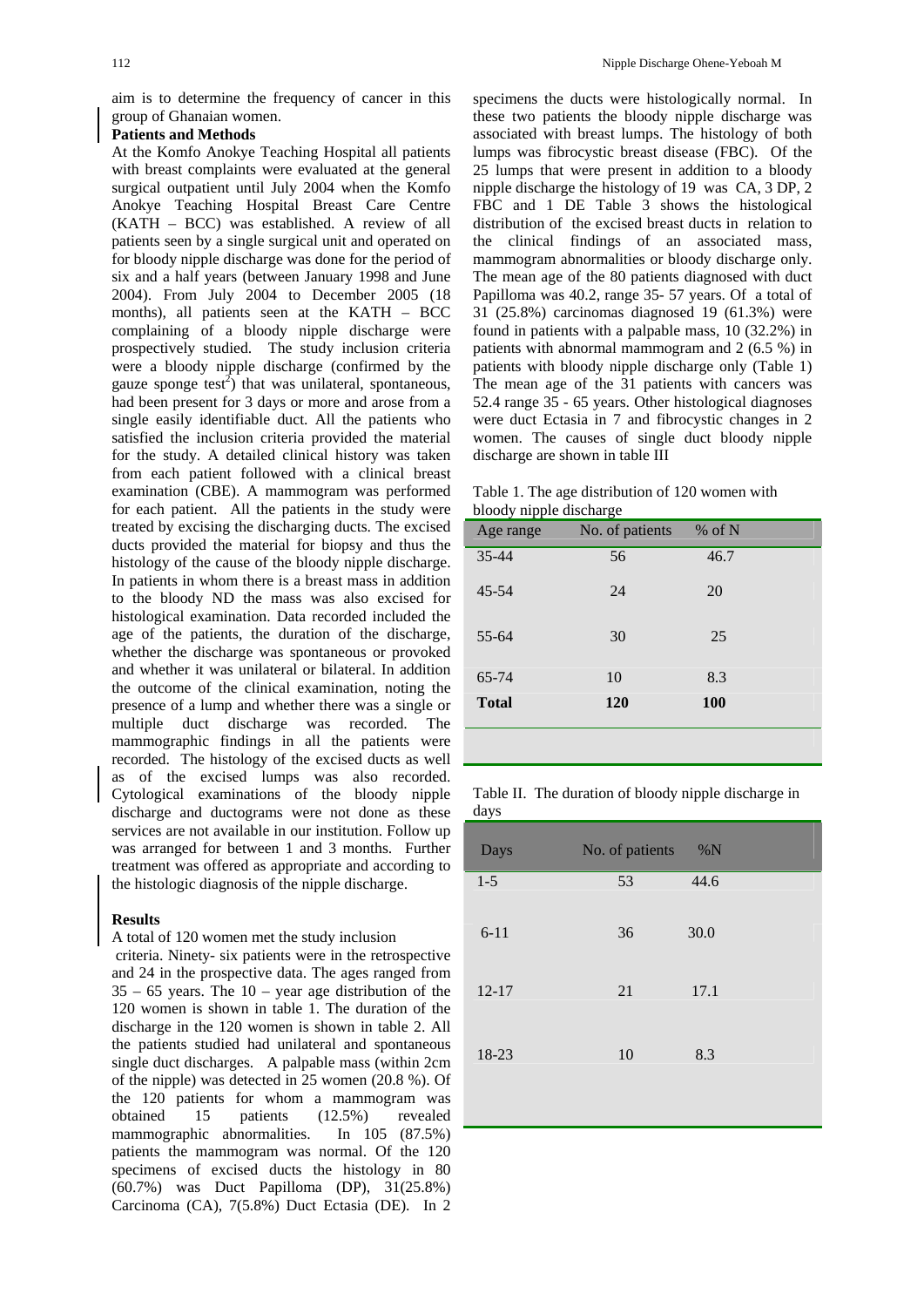

Table III Mammographic and histological findings in 120 patients with bloody nipple discharge

|                                                   |                | $ND +$       | $ND+$     |              |
|---------------------------------------------------|----------------|--------------|-----------|--------------|
| Hist.                                             | <b>ND</b>      | Abn m.       | <b>PM</b> | Total $(\%)$ |
| DP                                                | 73             | 4            | 3         | 80(66.7)     |
| CA                                                | $\overline{2}$ | 10           | 19        | 31(25.8)     |
| DE                                                | 5              | $\mathbf{1}$ | 1         | 7(5.8)       |
| <b>FBC</b>                                        | $\overline{0}$ | $\Omega$     | 2         | 2(1.7)       |
| Total                                             | 80             | 15           | 25        | 120 (100%)   |
| (%)                                               | 66.7%          | 12.5%        | 20.8%     | 100%         |
| <b>Hist:</b> Histology<br>DP :Duct Papilloma, CA: |                |              |           |              |

Carcinoma. **DE**: Duct Ectasia. **FBC**: Fibrocystic Breast Cha nges

Abn m: abnormal mammogram Pm: palpable mass

#### **Discussion**

.

Nearly half (46.7%) of the patients studied for bloody ND were aged between 35 and 44 years (Table 1). Previous studies indicate that the largest number of patients with nipple discharges that may be due to cancer is in the fourth decade of life $1-3$ . Majority of the patients we studied (91.7 %) presented within 2 weeks of noticing a bloody nipple discharge (Table II. This is significantly earlier than the  $12.5$  <sup>11</sup> weeks mean presentation time for breast lumps noted at the KATH –BCC (*, p < 0. 001*.) Many women experience considerable anxiety and distress and are often very alarmed on noticing that the nipple is discharging blood.<sup>1-4</sup>. This reaction may explain the finding that most of these patients seek medical help much earlier than they do for painless breast lumps. <sup>2</sup> Cancer was detected in 25.8% of the patients we studied (Table III). This figure is similar to the finding of Leis who reported that 27.5% of the patients operated upon for bloody nipple discharges had cancer<sup>2</sup>. Majority of the cancers 19/31 (61.3%) in our

series were found in patients who had a palpable breast mass associated with the bloody nipple discharge (Table III). The presence of a palpable lump in addition to a bloody nipple discharge has been noted to be associated with an increased risk of breast cancer<sup>1-6,12-,14</sup> In this study a palpable mass was In this study a palpable mass was detected in 25 (20.8%) of the patients presenting with a bloody nipple discharge and 19 (76.0%) of these 25 patients were found to have breast cancer (Tables III). Practitioners and surgeons evaluating women with bloody nipple discharges need to establish the histology of any associated lump or lumps as many of these may be cancerous. Previous published data indicates the usefulness of the mammogram in diagnosing invasive papillary carcinoma in patients presenting with bloody nipple discharge.3,13-14. In our series mammogram abnormalities, were detected in a third of patients diagnosed with cancer (Table III) Duct Papilloma was the most common (66.7%) histological lesion diagnosed and accounted for 73 or 91.3% of the 80 patients who presented with bloody nipple discharge alone with no palpable mass or abnormal mammographic findings. (Tables III). This finding is similar to previously reported series where Duct Papilloma has been found in the majority of patients presenting with a bloody  $ND^{1-4}$ . These solitary centrally located papillomas are usually found in the subareolar location within the major ducts and as in this study (Tables III) typically present as a bloody nipple discharge<sup>7</sup>. As noted in previous studies, these solitary central papillomas have no malignant potential<sup>7</sup>. Duct ectasia and fibrocystic disease of the breast (5.8% and 1.7 % respectively) are other benign diseases of the breast that may present as a bloody nipple discharge (Table III). Duct ectasia presented mainly as a bloody nipple discharge alone and the 2 cases of fibrocystic of the breast presented with a palpable mass (Tables III). Mammography is often negative in patients with central papillomas<sup>1,7,,12-14</sup>. In our series only 5% of the papillomas were found in patients with abnormal mammographic findings. Mammography abnormalities that may be seen suggestive of the diagnosis of duct Papilloma include subareolar nodules and or subareolar amorphous coarse calcifications<sup>7</sup> .Ductography is the imaging of choice in the detection of central papillomas<sup>5</sup>. The involved duct is often dilated and the Papilloma is identified as an intraluminal filling defect<sup>7</sup>. It is expected that provision of ductography facilities in our institution should provide for the diagnosis of duct papillomas. In 3 (3.8 %) of the 80 patients diagnosed with papillomas in this series, the bloody nipple discharge was associated with the presence of a clinically palpable mass (Table III). This finding compares with published data, in which 1 out of 37 patients with histologically proven central duct Papilloma had a palpable mass<sup>7</sup>. Many patients with proven central papillomas do not have a palpable mass<sup>6-7</sup>. However the peripheral Papilloma arising from the terminal duct lobular unit more often presents with a palpable  $mass<sup>12-13</sup>$  and nipple discharge is less often seen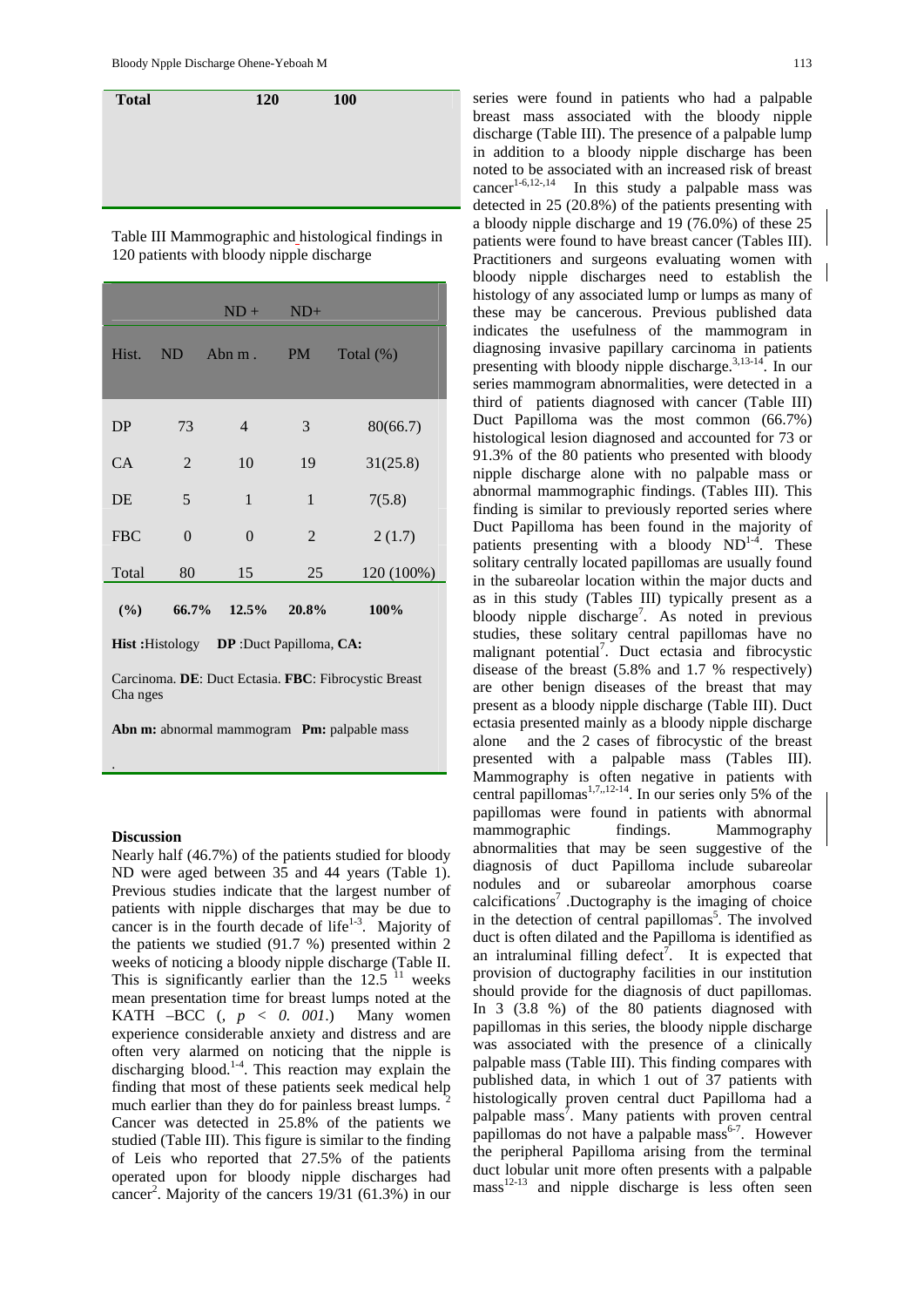occurring in less than 20% of these patients with peripheral papillomas<sup>7,12-13</sup>.

#### **Conclusion.**

This paper notes that in Ghanaian women, spontaneous and unilateral single duct bloody nipple

#### References

.

- 1 Gulay H, Bora S, Kilicturgay S, Hamaglu E, Goskel HA Management of nipple discharge. J Am Coll Surg 1994; 178: 471-474.
- 2 Leis HP Management of nipple discharge World of Surg 1989; 13: 736-746
- 3 Kuerer HM. Cabroglu N. Nipple discharges and ductal secretions. In: Advanced Therapy of Breast Disease 2nd Edition Singletary SE, Robb GL, Hortabrgy GN. B.C.Decker in Hamilton London. 2004. pp 37-43.
- 4 Cabioglu N, Hunt KK, Singlitary SE Surgical decision making and factors determining a diagnosis of breast carcinoma in women presenting with nipple discharge. J Am Coll Surg 2003;3:354-64.
- 5 Dawes GL, Bowen C, Venta LA, Morrow M. Ductography for nipple discharge: No replacement for ductal excision. Surgery 1998; 124:685-691.
- 6 Gupta RK, Gaskell D, Dowle CS, Simpson JS, King BR The role of discharge cytology in the diagnosis of breast disease: a study of 1948 nipple discharge smears from 1530 patients. Cytology 2003; 15: 326-330.
- **7** Cardenosa G, Eklund GW. Benign papillary neoplasm of breast: Mammographic Findings. **Radiology 1991; 181: 751-755.**
- 8 Lloyd MS, Nash AG 'Occult' breast cancer. An. R Col. Surg Engl 2001; 83: 420-424.

discharges are frequently associated with cancer. The presence of a palpable mass and abnormal mammography are useful indicators of carcinoma in these women

- 9 Schelfout K, Kersschot E, Van Goethem M,Thienpont L, Van den Haute J. Breast MR imaging in a patient with unilateral axillary lymphadenopathy and unknown primary malignancy. Eur Radiol 2003; 13: 2128-2132.
- **10** Steinbrink M, Schnater JM, Storm RK, van Ingen G.. Bilateral axillary metastases of occult breast carcinoma: report of a case with a review of the literature. The Breast 2005; 14:165-168
- 11 Ihekwaba F.N. Breast cancer in Nigeria Women. Br J Surg. 1982; 79: 771-776.
- 12 Carter D. Intraductal papillary tumours of the breast. A study of 78 cases. Cancer 1977;39:1689-1692
- 13 . .Kraus FT, Neubecker RD. The differential diagnosis of papillary tumours of the breast.. Cancer 1962; 15:444-455.
- 14 Scheciers S, Roses DF. Invasive papillary carcinoma of the breast: mammographic appearance. Radiology 1990; 177: 803-806.
- 15 Seltzer MH, Perloff LJ, Kelly RI, Fitts WJ Jr. The significance of age in patients with nipple discharge. Surg Gynecol Obstet1970;131:519- 522.
- 16 Okazaki A, Hirata M, Okazaki M, Svane G, Azavedo E. Nipple discharge disorders: current diagnostic management and role of fibreductoscopy. Euro Radiol 1999; 9: 583-590